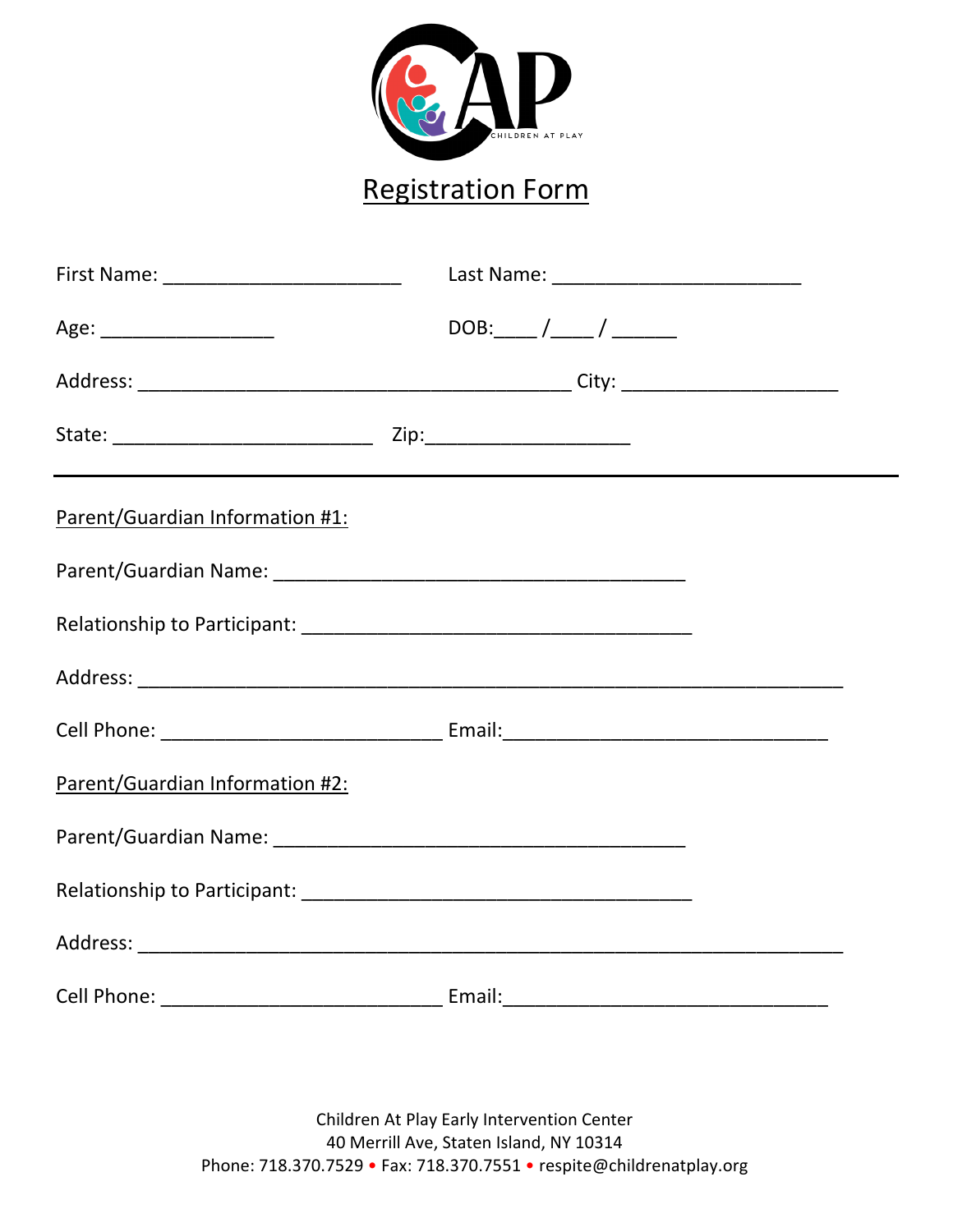

All About the Participant:

**School:** \_\_\_\_\_\_\_\_\_\_\_\_\_\_\_\_\_\_\_\_\_\_\_\_\_\_\_\_\_\_\_ **Grade**: \_\_\_\_\_\_\_\_\_\_\_\_\_\_\_\_\_

**Programs/Classes he/she attends outside of school:**

**Personal/Family Information ( Siblings name/ages):**

**Pets:**

**Hobbies and favorite activities**

**Favorite foods and drinks:**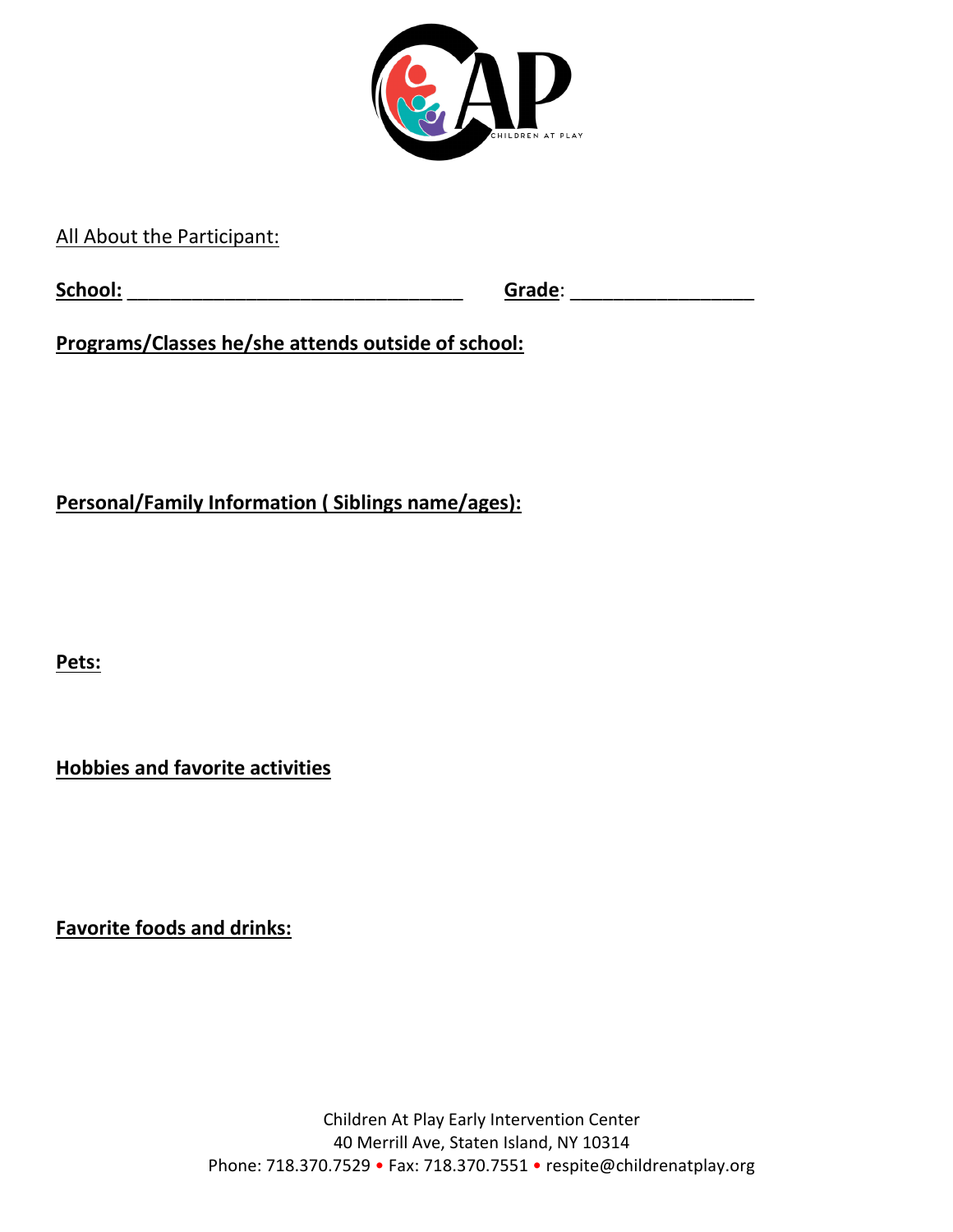

**Medical Alerts:**

**Allergies:** 

Does your child have a prescribed EpiPen? \_\_\_\_\_\_\_\_\_\_\_\_\_\_\_\_\_\_\_\_\_\_\_\_\_\_\_\_

**Medical History:** 

**Fears and dislikes:**

**Behavioral challenges and how are they handled:**